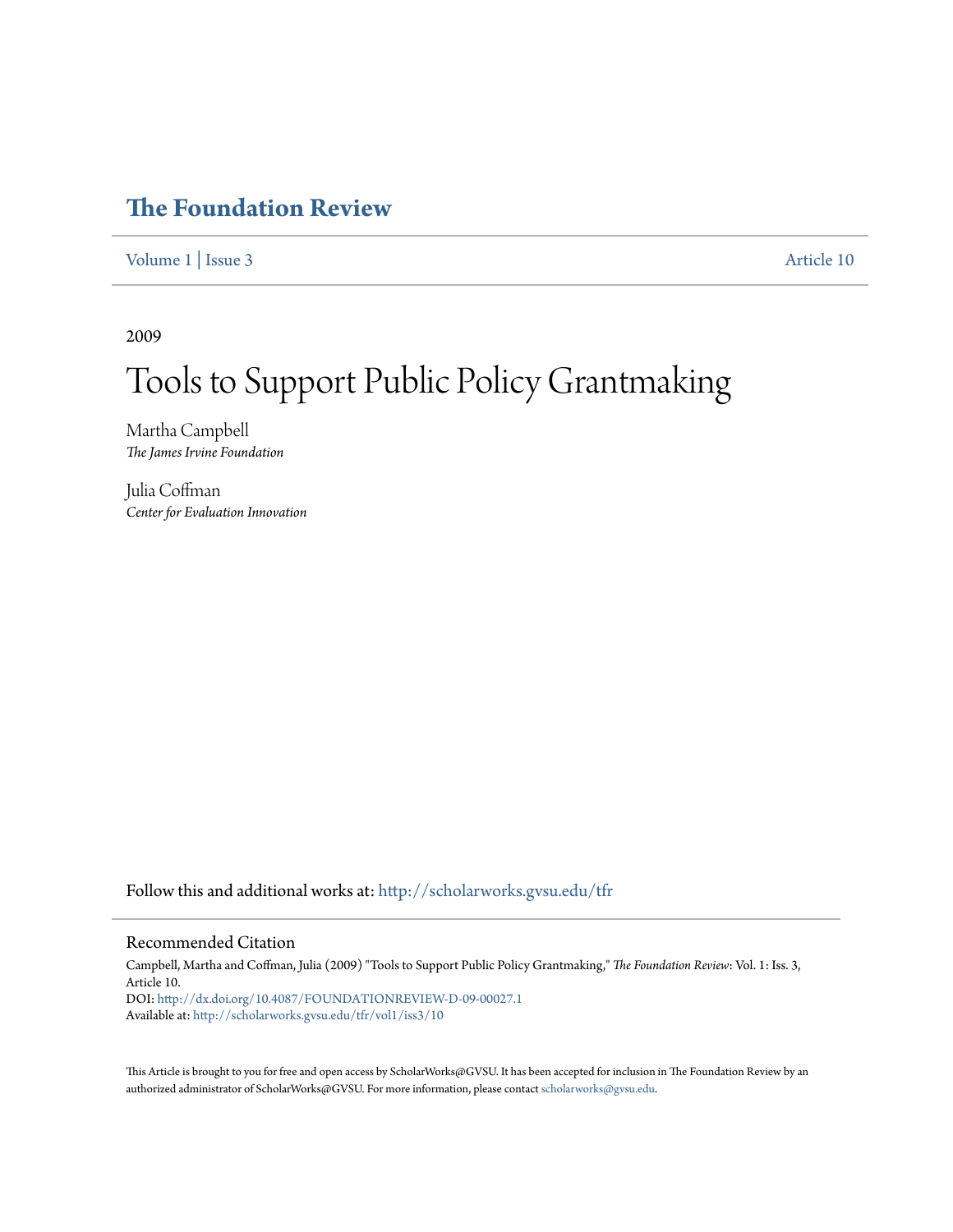# **Tools to Support Public Policy** Grantmaking

Martha Campbell, M.P.A., The James Irvine Foundation, and Julia Coffman, M.S., Center for Evaluation Innovation

## Introduction<sup>1</sup>

Foundations trying to better leverage their influence and improve their impact increasingly are being urged to embrace advocacy and public policy grantmaking as a way to substantially enhance their results and advance their missions. In fact, public policy grantmaking has been described as "one of the most powerful tools available to foundations for creating real change" (Alliance for Justice, 2004, p. 1).

The argument for public policy grantmaking is clear. Achieving large-scale and lasting results for individuals or communities - a goal linked to many foundation missions - typically cannot be accomplished with private resources alone. Often, it requires public investments and government directives. While a foundation might identify effective interventions, for example, and fund their implementation in several communities, larger and more sustainable funding sources are needed to scale up those interventions and broaden their impacts. Securing such commitments requires changes in public policies.

This reasoning is persuasive. Yet to date relatively few foundations have incorporated public policy into their grantmaking agendas. Foundations that

### **Key Points**

- · This article provides guidance on how foundations can frame, focus, and advance efforts to achieve public policy reforms.
- · Five essential steps for developing public policy strategy are described: choosing the public policy goal, understanding the challenges, identifying influential audiences, determining how far those audiences must move, and deciding how to move them.
- · Two tools developed specifically to support foundations during the strategy development process are presented.

make advocacy and policy grants are still considered innovators among their peers.

Various trends, however, are pushing philanthropy farther into the public policy arena. For example, a key barrier to the growth of public policy grantmaking has been a lack of awareness about what private foundations are allowed to do and fund under Internal Revenue Service guidelines. In recent years, a number of nonprofits — such as the Alliance for Justice, the Center for Lobbying in the Public Interest, and others — have worked hard to address this barrier and educate foundations on what is legally permissible in this area. Many private foundations are discovering that they have more latitude with public policy grantmaking than they originally thought and are using a wide range of approaches to engage in the

<sup>&</sup>lt;sup>1</sup> This article was adapted from a longer report written by Julia Coffman and commissioned by The James Irvine Foundation in 2008 titled Foundations and Public Policy Grantmaking. The report is available at www.irvine.org.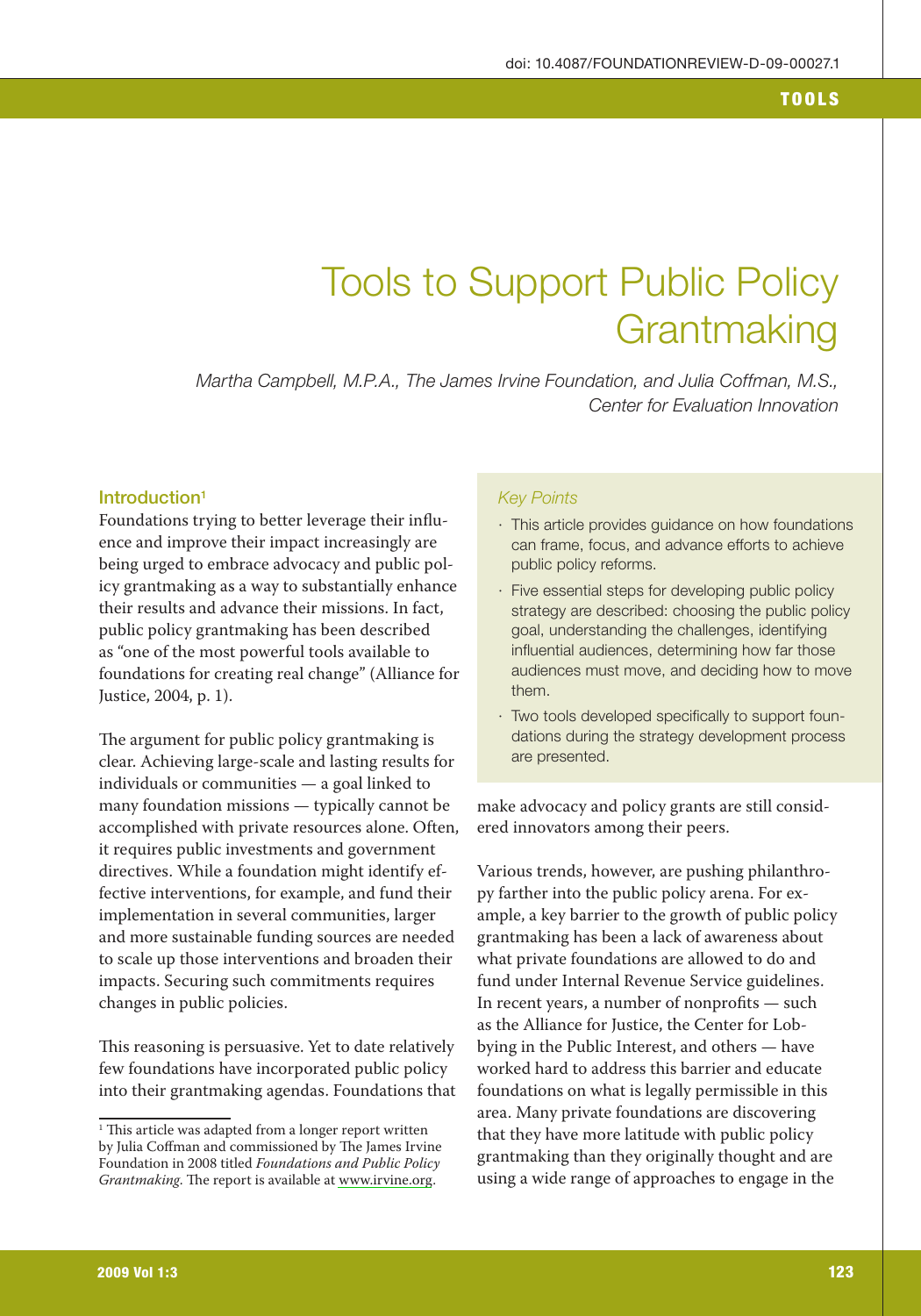policy process (Arons, 2007; The Atlantic Philanthropies, 2008).

Evaluation is another barrier that keeps some foundations from supporting public policy efforts. Advocacy and policy grants can be challenging to assess, particularly using traditional program evaluation techniques, and until recently few resources existed to guide evaluation in this area. In the past several years, however, a number of pioneering foundations, evaluators, and advocates have stepped up to help push the field of advocacy and policy change evaluation forward, supporting the development of practical tools that are grounding the field in useful frameworks and a common language (Coffman, 2009; Harvard Family Research Project, 2007).<sup>2</sup>

## Choosing policy goals is the first step in public policy grantmaking.

Also adding to foundation interest in public policy grantmaking is mounting evidence that philanthropy can play a critical role in advancing policy change that has large-scale benefits for individuals and communities. For example, the National Committee for Responsive Philanthropy recently studied the positive impacts of advocacy, community organizing, and civic engagement efforts in both New Mexico and North Carolina. In New Mexico, researchers found that for every dollar invested in the 14 advocacy and organizing groups studied, New Mexico's residents reaped more than \$157 in benefits. That means that the \$16.6 million from foundations and other sources to support advocacy efforts totaled more than \$2.6 billion of benefits to the broader public (Ranghelli, 2008; Ranghelli & Craig, 2009).

As a result of these trends, there is little doubt that the number of foundations supporting advocacy and policy change efforts has increased in recent years. This article is for foundations that either are interested in advocacy and public policy grantmaking or are involved in it already. It focuses on how foundations can frame, focus, and advance efforts to achieve public policy reforms in their primary program areas. It starts by describing five essential steps for developing public policy strategy and then offers two tools developed specifically to support foundations during the strategy development process.

## **Five Steps in Developing Public Policy Strategy**

Public policy grantmaking requires clear thinking and decisions about the policy goals foundations want to advance, the barriers that stand in the way of those goals, the strategies needed to overcome those barriers, and the roles foundations are willing to play in ensuring strategies succeed. Following is a sequence of five steps and issues to consider when making those decisions.

## 1. Choose the Public Policy Goal

Choosing policy goals is the first step in public policy grantmaking. Foundations may be interested in goals that include, for example, a policy's successful development, its placement on the policy agenda (the list of issues to which decision makers pay serious attention), its adoption by decision makers (or its nonadoption given a potentially harmful proposal), its successful implementation or maintenance once adopted, or its evaluation to ensure that the policy has its intended impacts.

Foundations generally approach goal selection in one of two ways. They can choose their own specific policy goals within their program areas, such as ensuring that a state establishes a specific policy. Or they can choose general policy goals (e.g., reducing ethnic health disparities, improving access to arts education) and then allow grantees to select specific policy targets. Currently, the second approach is more common. However, it comes with a risk. Foundations that design their grantmaking around general policy

<sup>&</sup>lt;sup>2</sup> These foundations include The California Endowment, Annie E. Casey Foundation, The Atlantic Philanthropies, W. K. Kellogg Foundation, Bill and Melinda Gates Foundation, David and Lucile Packard Foundation, and others. For more information on advocacy evaluation, see Innovation Network's (www.innonet.org) extensive clearinghouse of advocacy evaluation resources.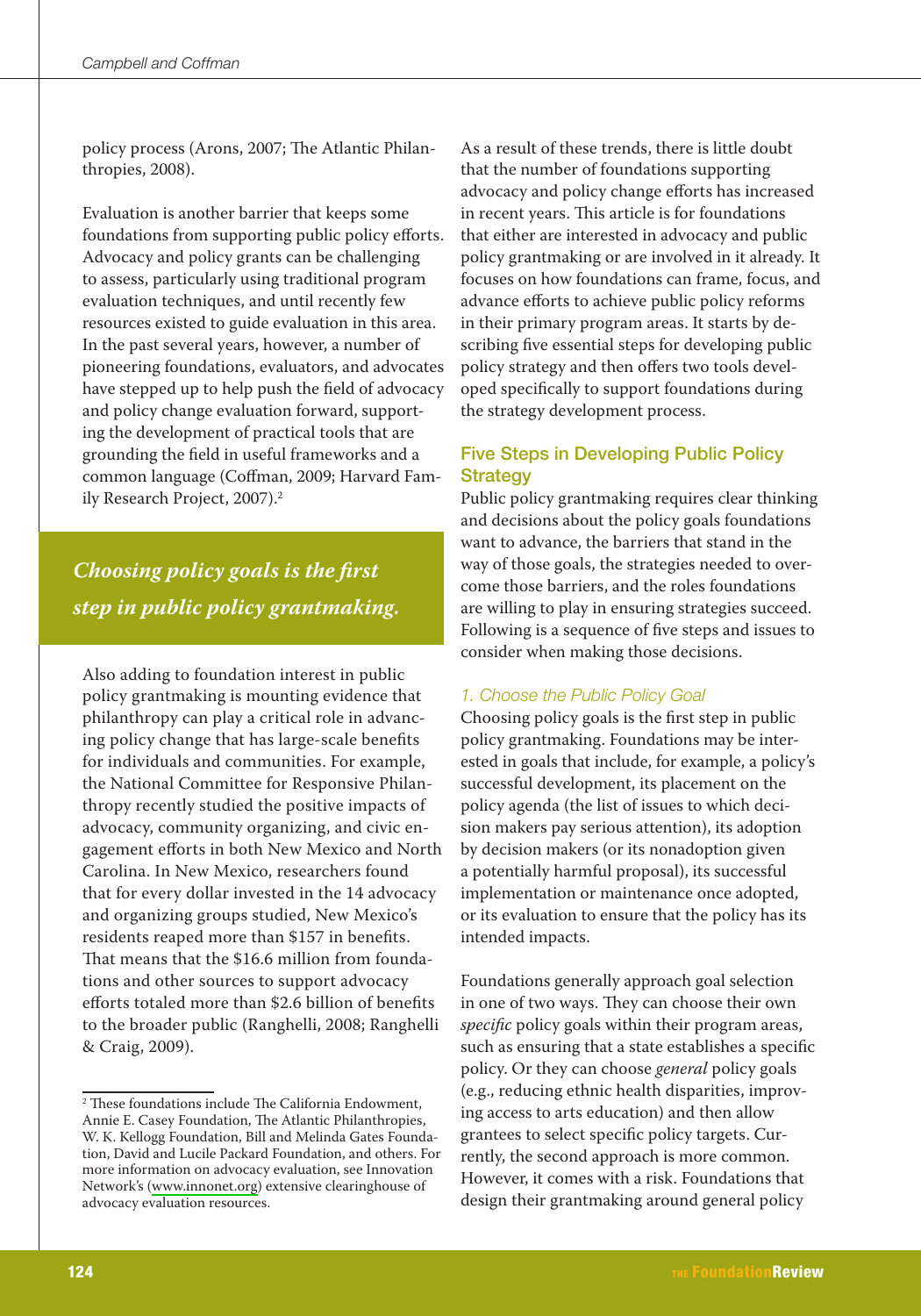goals typically support a mix of predefined policy change activities (e.g., media advocacy, leadership development, coalition building). The risk is that those activities may not be relevant or useful for all grantees and the specific policy targets they select. Foundations can mitigate this risk, however, by allowing grantees flexibility when choosing their activities.

## 2. Understand the Challenge

After goals are chosen, foundations should assess where issues of interest currently stand in the policy process along with what is blocking their advancement.

Figure 1 (Stages of the Policy Cycle) shows a sequence of stages in the policy change cycle (the stages start at the top).<sup>3</sup> Some issues are brand new, and the problems to be addressed have not been clearly articulated or documented. Other issues or problems already are known, but they lack viable policy solutions. Still others have policy solutions in place, but their implementation is problematic. Because policy issues at different points in this cycle will require different strategies, determining where issues are, along with how far they need to advance, is essential.

At the same time, it is important to diagnose why issues are "stuck." For example, the evidence base documenting existing problems may be insufficient or unconvincing, issues may be perceived as so deep rooted that proposed solutions seem unfeasible, or an organized constituency to advocate for a policy's adoption may be lacking. An informed assessment of why issues are not advancing will reveal a great deal about the strategies needed to move them forward.

## 3. Identify Which Audiences Can Move the Issue

Keeping the barriers to a policy issue's progress in mind, foundations must decide next who to engage to address them. For example, the national, state, or local media are common audiences. By giving certain topics priority over others, the media can be a strong influence on how the public or decision makers perceive policy issues. Consequently, efforts that attempt to



increase an issue's profile often target the media to increase the issue's coverage or influence how it is framed.

Responses to this question should be specific. For example, identifying the general public as an audience is too broad. It is much more helpful to identify specific constituencies or segments of the public that are likely to be receptive to advocacy messages and that can influence or inform the policymaking process.

## 4. Determine How Far Audiences Must Move

Once target audiences are identified, it is important to assess where those audiences currently are in terms of their engagement as well as how far the strategy needs to move them. For example, audiences may be completely unaware that issues or problems exist. Alternatively, they might be aware that problems exist but do not see them as important enough to warrant action. Or, even if the willingness to act exists, audiences may not have the necessary skills to advocate. Achieving policy goals may not require driving every audience to act. But because awareness alone rarely drives policy change, strategies that also try to build public or political will or that encourage specific audience action generally are thought to have better chances of success<sup>4</sup>

<sup>&</sup>lt;sup>3</sup> Figure 1 was developed by The California Endowment.

<sup>&</sup>lt;sup>4</sup> Public and political will are defined as the willingness of public or policymaker audiences to act in support of an issue or policy proposal.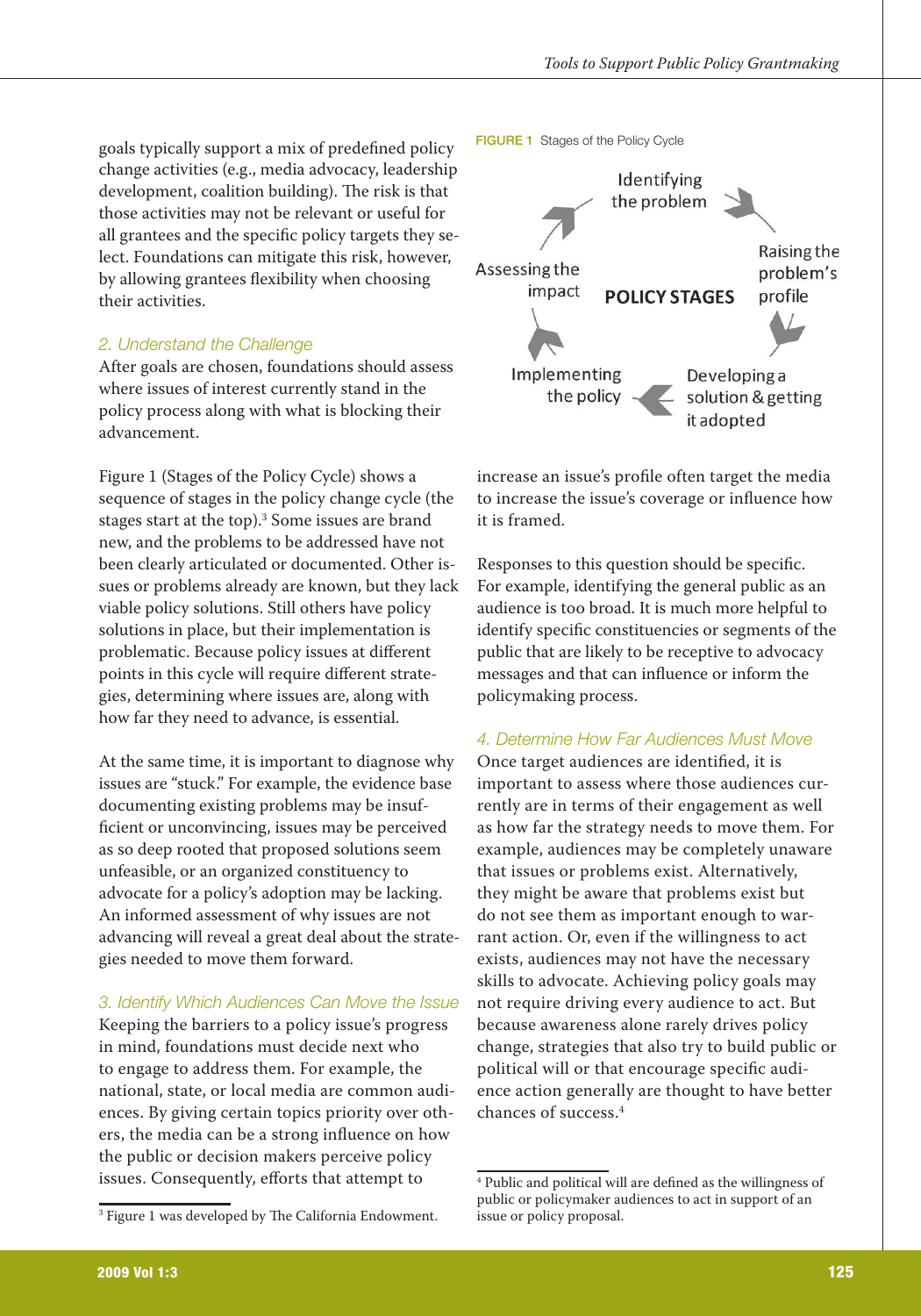



**Tools to Support Public Policy Grantmaking** 

**AUDIENCES** 

## 5. Establish What It Will Take to Move **Audiences Forward**

After assessments are made about target audiences and their engagement, foundations can think about the strategies and activities that can support effective change. Foundations should think broadly about what it will take to achieve their policy goals. This requires thinking beyond just what individual foundations may be able or willing to support; it means thinking comprehensively about what it will take to realize policy targets. Without this approach, foundations may form unrealistic expectations about what their grantmaking dollars can accomplish.

Some strategies will require a broad mix of activities targeting multiple audiences in different ways. Other strategies will be narrow and attempt to move a specific audience in a targeted way (e.g., when an issue is close to a perceived tipping point).

## **Two Tools to Support Strategy Development**

While the previously mentioned steps seem clear enough, navigating them can be a challenge. The policy arena is unique and complex, and public policy grantmaking can be quite different from other types of grantmaking.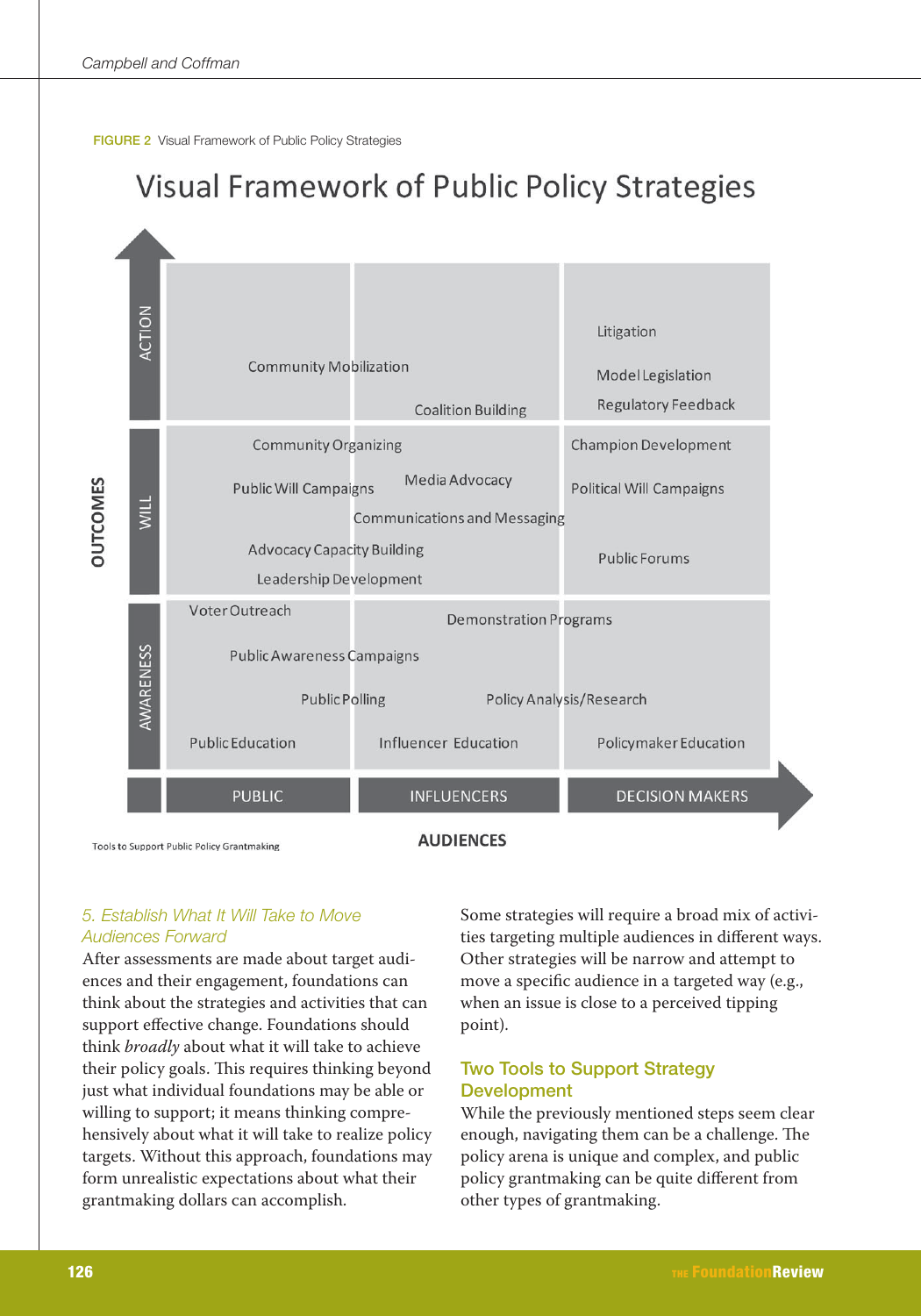





This section offers two tools to support foundations as they work through the strategy process. The tools include a visual framework that guides foundation thinking about which public policy strategies to support and a foundation engagement tool that foundation staff members and boards can use when deciding whether to pursue specific grantmaking approaches.

## **A Visual Framework of Public Policy Strategies**

The framework (Figure 2) was developed to support steps 3, 4, and 5 in the strategy development process. It helps foundations consider which strategies to fund based on decisions about their audiences and how far those audiences need to move in order to achieve the foundation's policy goal.<sup>5</sup>

The framework contains specific types of strategies and activities, organized according to where they fall on two strategic dimensions — the *audi*- ence targeted (x-axis) and the *outcomes* desired  $(v-axis)$ .

Audiences are the groups that policy strategies target and attempt to influence or persuade. They represent the main actors in the policy process and include the *public* (or specific segments of it), policy *influencers* (e.g., media, community leaders, the business community, thought leaders, political advisors, etc.), and *decision makers* (e.g., elected officials, administrators, judges, etc.). These audiences are arrayed along a continuum according to their proximity to actual policy decisions; the farther out they are on the continuum, the closer they are to such decisions. Naturally, decision makers are the closest to such decisions and therefore are on the continuum's far end. Grantmaking may focus on just one audience or target more than one simultaneously.

Outcomes are the results an advocacy or policy change effort aims for with an audience in order to progress toward a policy goal. The three points on this continuum differ in terms of how far an audience is expected to engage on a policy issue.

<sup>&</sup>lt;sup>5</sup> The framework can apply to a broad spectrum of policy goals, including those at the local, state, or federal level, and those in the legislative, executive, administrative, or judicial domains.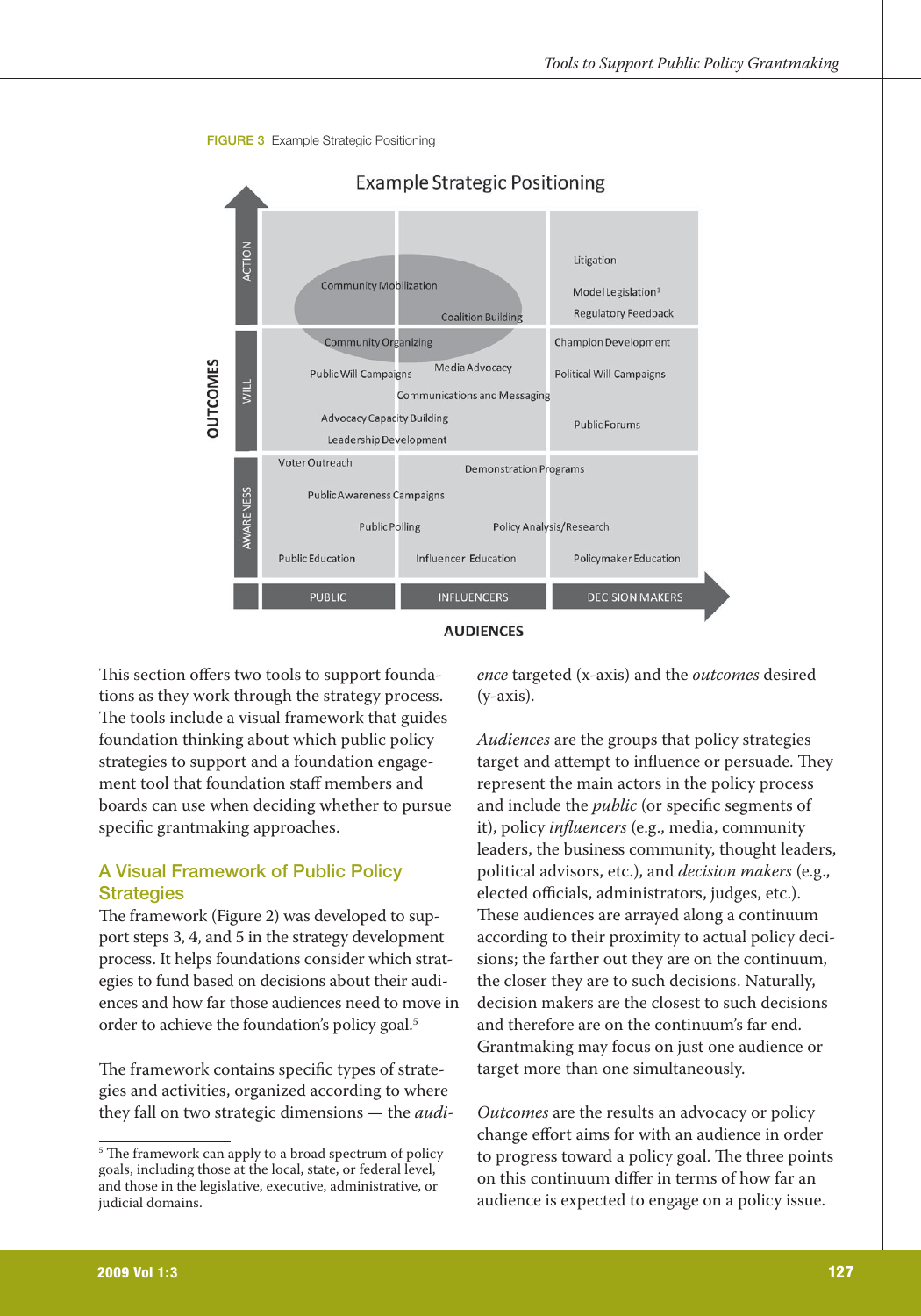The continuum starts with basic awareness or knowledge. Here the goal is to make the audience aware that a problem of potential policy solution exists. The next point is will. The goal here is to raise an audience's willingness to take action on an issue. It goes beyond awareness and tries to convince the audience that the issue is important enough to warrant action and that any actions taken will in fact make a difference. The third point is *action*. Here, policy efforts actually support or facilitate audience action on an issue. Again, grantmaking may pursue one outcome or more than one simultaneously.

Foundations can use the framework to examine how to position their public policy strategies along these two dimensions. Rather than jumping straight to decisions about which activities to fund (e.g., public awareness campaigns, polling, etc.), the framework encourages foundations to think first about which audiences they need to engage and how hard they need to "push" those audiences toward action.

The shading in Figure 3 (Example Strategic Positioning) illustrates how this might work. The hypothetical policy goal in this example calls for an action-oriented strategy focused primarily at the public or community level. The strategy supports activities that include organizing, coalition building, and mobilization activities to generate the action needed to move the policy issue forward.

## **Foundation Engagement Tool**

The framework and steps described previously focus on the broad strategic decisions around public policy grantmaking that foundations should consider. Foundations also must consider their specific roles in policy strategies and develop an organizational plan for participating in public policy activity.

Grantmaking strategies to affect public policy raise considerations beyond clarity and alignment on goals, target audiences, paths to success, milestones, and outcomes that are normally considered by foundations when developing a new program strategy. They require assessments of why foundations are uniquely poised to lead or collaborate in

specific policy efforts, analyses of potential opposition, the time horizon and staff-intensive nature required for the work, and decisions about whether foundations are prepared to assume the political, reputational, and financial risks that policy strategies demand. These additional issues must be considered and the foundation internally prepared to effectively advance its public policy goals.

In 2008, The James Irvine Foundation held a board retreat on public policy grantmaking in order to deepen board and staff understanding of trends in the field and to discuss how to frame, focus and advance Irvine's efforts to achieve policy reforms in its core grantmaking programs. As part of the preparation for that board retreat, the Foundation commissioned the development of the steps and framework described earlier. The deliberations at the retreat itself led to the formulation of a tool. developed by Irvine, to facilitate both foundation staff and board engagement at key points in the strategy development and planning process.

The tool contains two parts:  $(1)$  primary questions that should be addressed in a strategy paper for the board and that should form the core of any board discussion and (2) secondary questions that staff should explore as part of due diligence and analysis when developing a public policy strategy. Together, these questions help ensure the most strategic decision making by a foundation's board and staff about whether to pursue a course of action to advance policy reforms.

The tool, presented in Appendices 1 and 2, can be a reference for foundations as they consider their respective roles in the public policy arena and develop plans to execute their strategies. Above all, the tool can assist foundations to consider systematically key factors before engaging in the policy arena and ensure that their mission, values, and level of commitment are consistent with the policy strategies identified.

## **Conclusion**

As stated several times in this article, public policy grantmaking is a relatively recent philanthropic phenomenon. As such, it is still too early to know which grantmaking strategies have been more or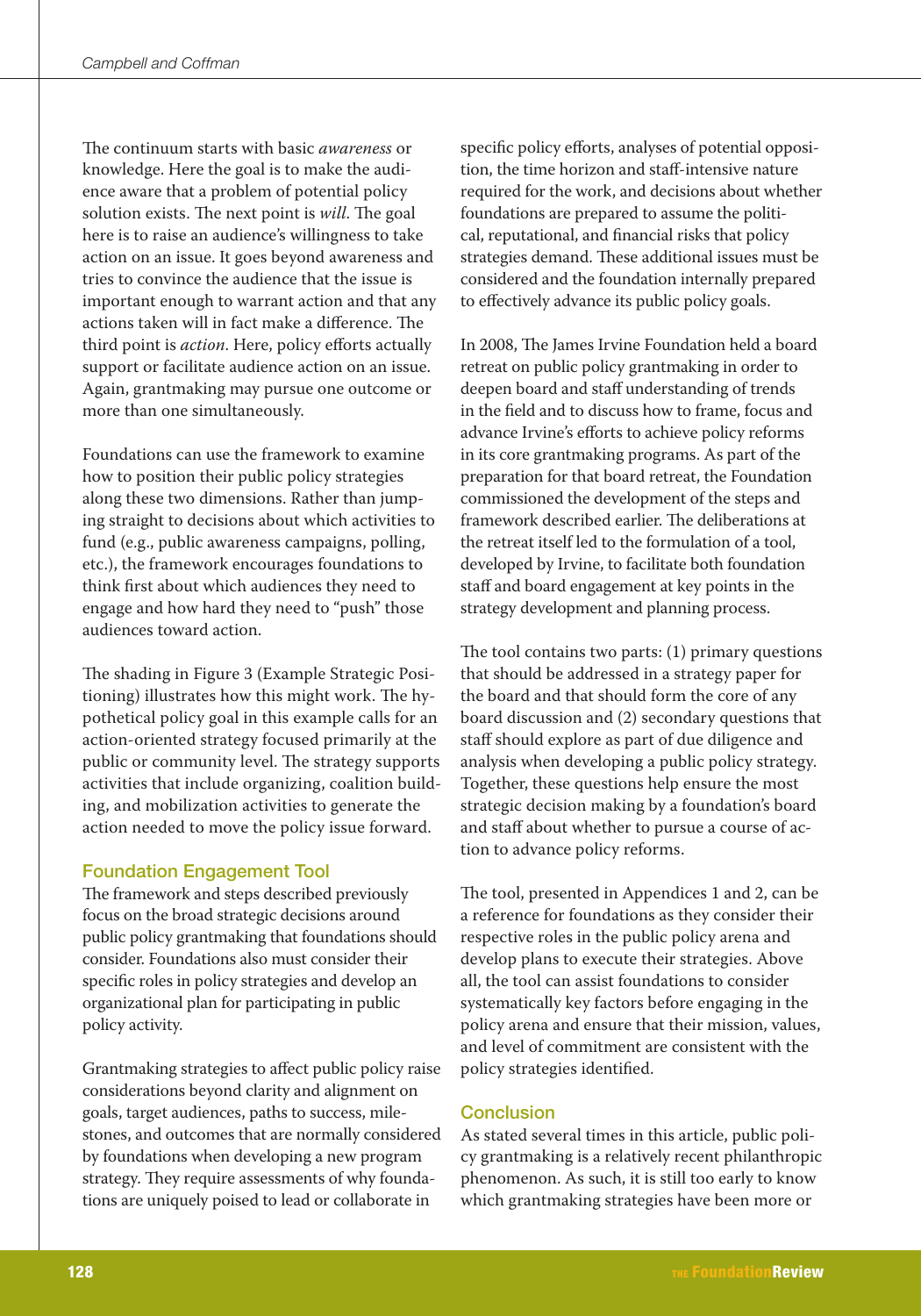less effective. At the same time, experience so far reveals several overarching lessons that foundations should keep in mind when considering their public policy options.

## **Policy Goals Require Distinct Grantmaking Strategies**

Because the policy process is dynamic and the political context surrounding each issue differs, a strategy that works for one policy issue or goal may not work for another. As a result, it is not possible to replicate strategies across policy goals and expect the same results (this approach has been used). While a foundation's overall positioning in the framework may stay the same, different policy goals will require foundations to support different mixes of activities within that positioning or to emphasize certain activities over others. This article identified a series of steps and issues for foundations to consider when forming their grantmaking strategies. These steps should be considered separately for each policy goal.

### **Strategies Necessarily Will Evolve**

Again, because the policy process is complex and dynamic, foundations must prepare for the likelihood that their grantmaking strategies will change over time. For instance, foundations may need to adapt them in response to shifting political circumstances or opportunities. They also may need to modify them based on what experience or data reveal is or is not working.<sup>6</sup> Foundations must expect and plan for this reality. This includes planning for it on a practical level. For example, program officers should recognize that their public policy grants are likely to require more time and effort than the other types of grants they manage.

## Many Strategies Will Reguire Long-Term and **Substantial Resource Commitments**

Because foundations often champion causes and issues that receive little attention or support elsewhere, they may find that their issues have little to no pre-existing momentum in the policy arena. As such, grantmaking strategies to advance them through the policy change cycle may require

long-term and substantial resource commitments. In such cases, to get real results, foundations cannot "test the waters" or merely dabble in public policy grantmaking. Effective grantmaking strategies will require strong and firm commitments from a foundation's board, leaders, and staff. This includes the understanding that public policy strategies can take time — often many years — to yield tangible policy results.

**Foundations must prepare for the** likelihood that their grantmaking strategies will change over time.

#### **References**

- ALLIANCE FOR JUSTICE. (2004). Investing in change: A funder's guide to supporting advocacy. Washington, DC: Author.
- ARONS, D. F. (ED.). (2007). Power in policy: A funder's guide to advocacy and civic participation. St. Paul, MN: Fieldstone Alliance.
- COFFMAN, J. (2008). Foundations and public policy grantmaking. San Francisco: The James Irvine Foundation.
- COFFMAN, J. (2009, January). Framing paper: Current advocacy evaluation practice. Paper presented at the Advocacy Evaluation Advances convening sponsored by The California Endowment, Los Angeles, CA.
- HARVARD FAMILY RESEARCH PROJECT. (2007). Advocacy and policy change. The Evaluation Exchange,  $13(1), 1-32.$
- RANGHELLI, L. (2008). Strengthening democracy, increasing opportunity: Impacts of advocacy, organizing, and civic engagement in New Mexico. Washington, DC: National Committee for Responsive Philanthropy.
- RANGHELLI, L., & CRAIG, J. (2009). Strengthening democracy, increasing opportunity: Impacts of advocacy, organizing, and civic engagement in North Carolina. Washington, DC: National Committee for Responsive Philanthropy.
- THE ATLANTIC PHILANTHROPIES. (2008). Why supporting advocacy makes sense for foundations. New York: Author.

<sup>&</sup>lt;sup>6</sup> Many foundations have evaluations in place when public policy grantmaking strategies are launched to ensure that evaluation data can inform the strategy as it evolves.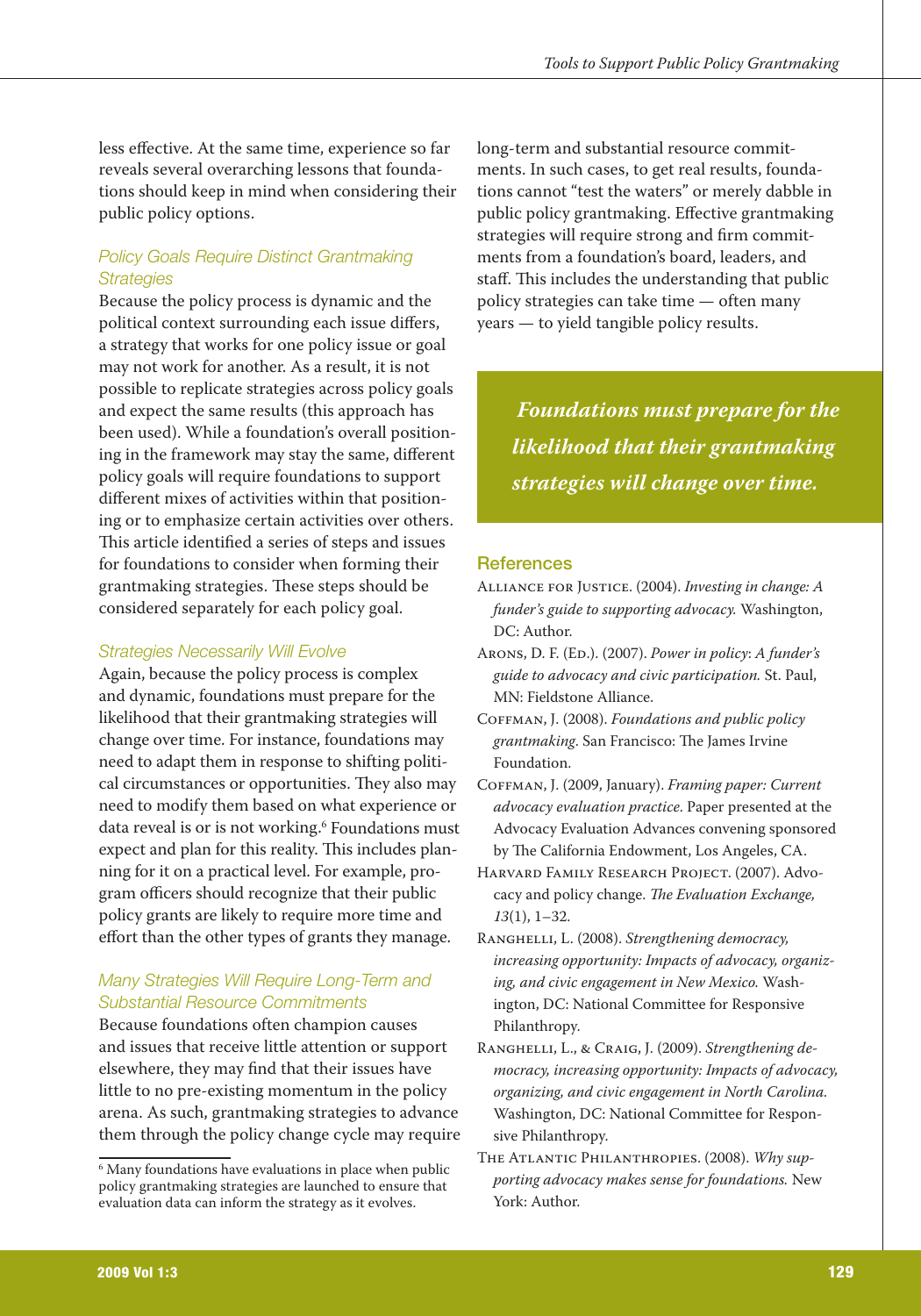Martha (Marty) Campbell is vice president for programs at The James Irvine Foundation. She joined the Foundation in 1995 following a decade of work experience in Africa and previously served as the Foundation's director of evaluation and program director. Marty is a member of the Board of Directors of Grantmakers for Effective Organizations (GEO) and is on The Foundation Review's editorial advisory board.

**Julia Coffman** is director of the Center for Evaluation Innovation, a nonprofit dedicated to advancing evaluation in new and hard-to-measure areas, including advocacy and public policy. Since 1996, she has worked with the Harvard Family Research project, a research and evaluation organization that helps foundations, nonprofits, and policymakers develop and evaluate strategies to promote the well-being of children. youth, families, and their communities.

#### **APPENDIX1**

#### **Foundation Engagement Tool**

Part 1: Board Engagement Questions for Board Papers and Discussions

#### 1. Why consider public policy change?

- · What is the program goal, and why is policy change essential to advancing it?
- · Why should the foundation attempt to change public policy (consider reasons beyond the opportunity to leverage foundation resources)?

#### 2. What is the policy change goal?

- · What, specifically, is the aim (e.g., a new policy, the reform of an existing policy)?
- At what level does the policy change goal need to happen (state government, executive branch, legislative branch, and/or local or regional government)?

#### 3. Why this foundation?

- · How central is this issue to the foundation?
- · What role will the foundation take (e.g., analysis and planning, mobilizing for action, implementation)?
- · How substantial is the alignment between proposed policy goals and actions and the foundation's core mission, values, programs, and competencies?
- · Does the foundation currently have the connections and/or standing to lead or be involved in this effort?

#### 4. What milestones would indicate progress toward the policy goal?

- · What is the evaluation approach?
- · How will adjustments be made to improve execution along the way?
- · What are the priority outcomes and indicators to measure progress toward them?

#### 5. What is the time horizon?

- · How long a time commitment is required?
- · Is the foundation prepared to commit for the long term?

#### 6. What are the risks?

#### **Risk of failure**

- What is the likelihood of success and in what time frame?
- Are the resources available for this effort sufficient to support the selected strategies and achieve the outcome?

#### **Reputational risks**

- · If the foundation engages on this issue, who will notice, and how will they react?
- · What concerns exist about possible reactions of government officials, media, businesses, grantees, or other constituents?
- · Is a process in place for dealing with an attack on foundation public policy action from government, media, or others?

#### Unanticipated consequences

- · Have all available and appropriate advisors been consulted to avoid blind spots?
- · Will the foundation's public involvement in this issue make it more difficult to achieve another policy goal?